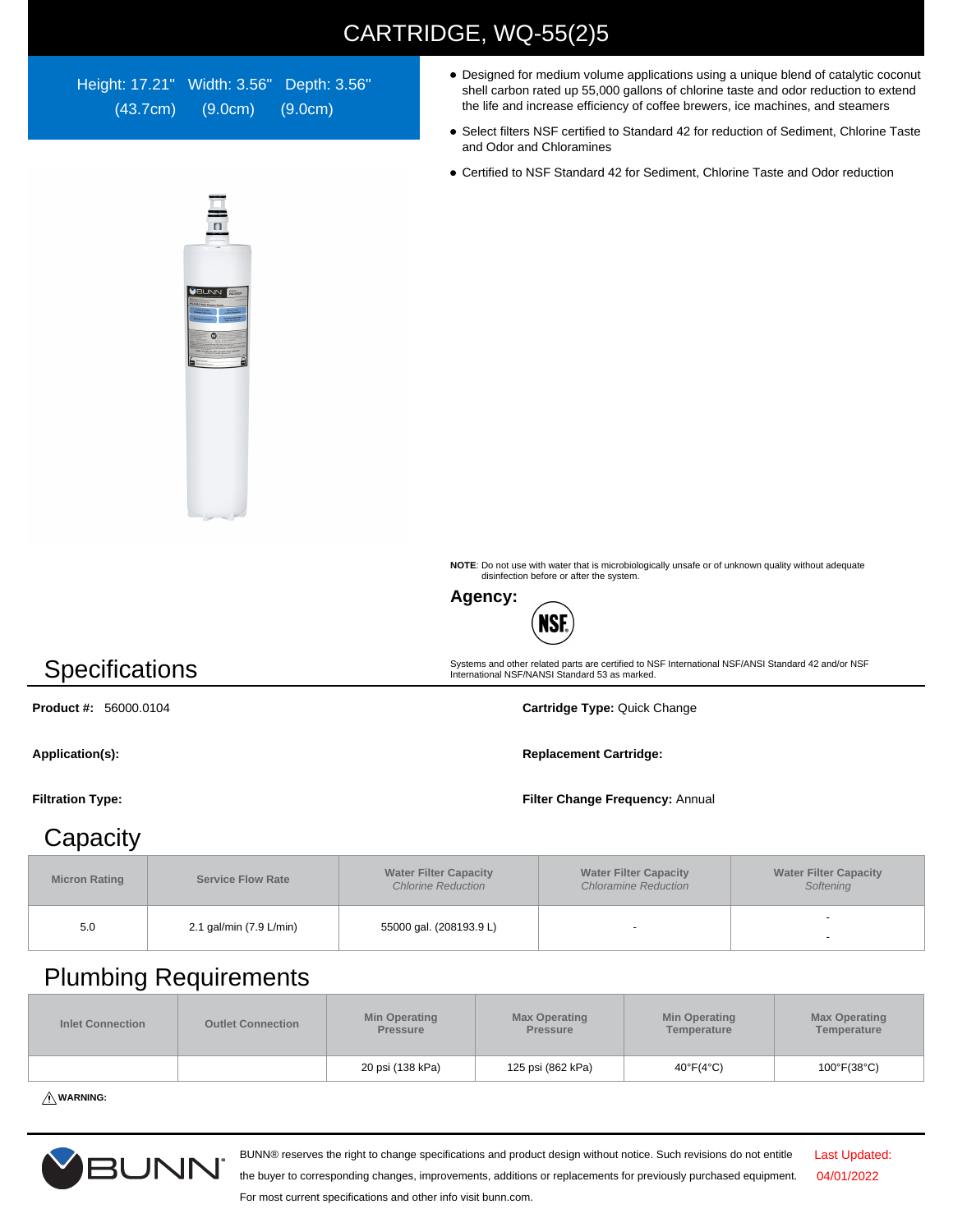

| <b>Dimensions of Filter System</b><br>(filter head with filter cartridge) |                |             |        | <b>Installed Dimensions</b><br>(Installation with wall mounting) |        | <b>Cartridge Dimensions</b><br>(filter cartridge only) |             |                  |          |
|---------------------------------------------------------------------------|----------------|-------------|--------|------------------------------------------------------------------|--------|--------------------------------------------------------|-------------|------------------|----------|
|                                                                           | Height         | Width       | Depth  | Height                                                           | Width  | Depth                                                  | Height      | Width            | Depth    |
| English                                                                   | $\blacksquare$ |             |        |                                                                  |        | $\overline{\phantom{0}}$                               | $17.21$ in. | 3.56 in.         | 3.56 in. |
| <b>Metric</b>                                                             | $\blacksquare$ | $\,$ – $\,$ | $\sim$ | $\sim$                                                           | $\sim$ | $\overline{\phantom{a}}$                               | 43.7 cm     | $9.0 \text{ cm}$ | 9.0 cm   |

| Weight        |           |           |                   |          | <b>Shipping</b> |           |                          |
|---------------|-----------|-----------|-------------------|----------|-----------------|-----------|--------------------------|
|               | Dry       | Wet       | Height            | Width    | Depth           | Weight    | <b>Volume</b>            |
| English       | $0.0$ lbs | $0.0$ lbs | 6.00 in.          | 6.00 in. | 19.50 in.       | 4.000 lbs | $\overline{\phantom{a}}$ |
| <b>Metric</b> | $\sim$    | $\sim$    | $15.2 \text{ cm}$ | 15.2 cm  | 49.5 cm         | 1.814 kgs | ٠                        |

WARRANTY: BUNN High Performance Water Filtration Solutions Systems by BUNN® (excluding water filters and water treatment replacement cartridges) are covered by a limited<br>manufacturer's recommendations outlined in the filt See printed warranty for full details. BUNN will provide a copy of the warranty upon request.



BUNN® reserves the right to change specifications and product design without notice. Such revisions do not entitle

Last Updated: 04/01/2022

the buyer to corresponding changes, improvements, additions or replacements for previously purchased equipment.

For most current specifications and other info visit bunn.com.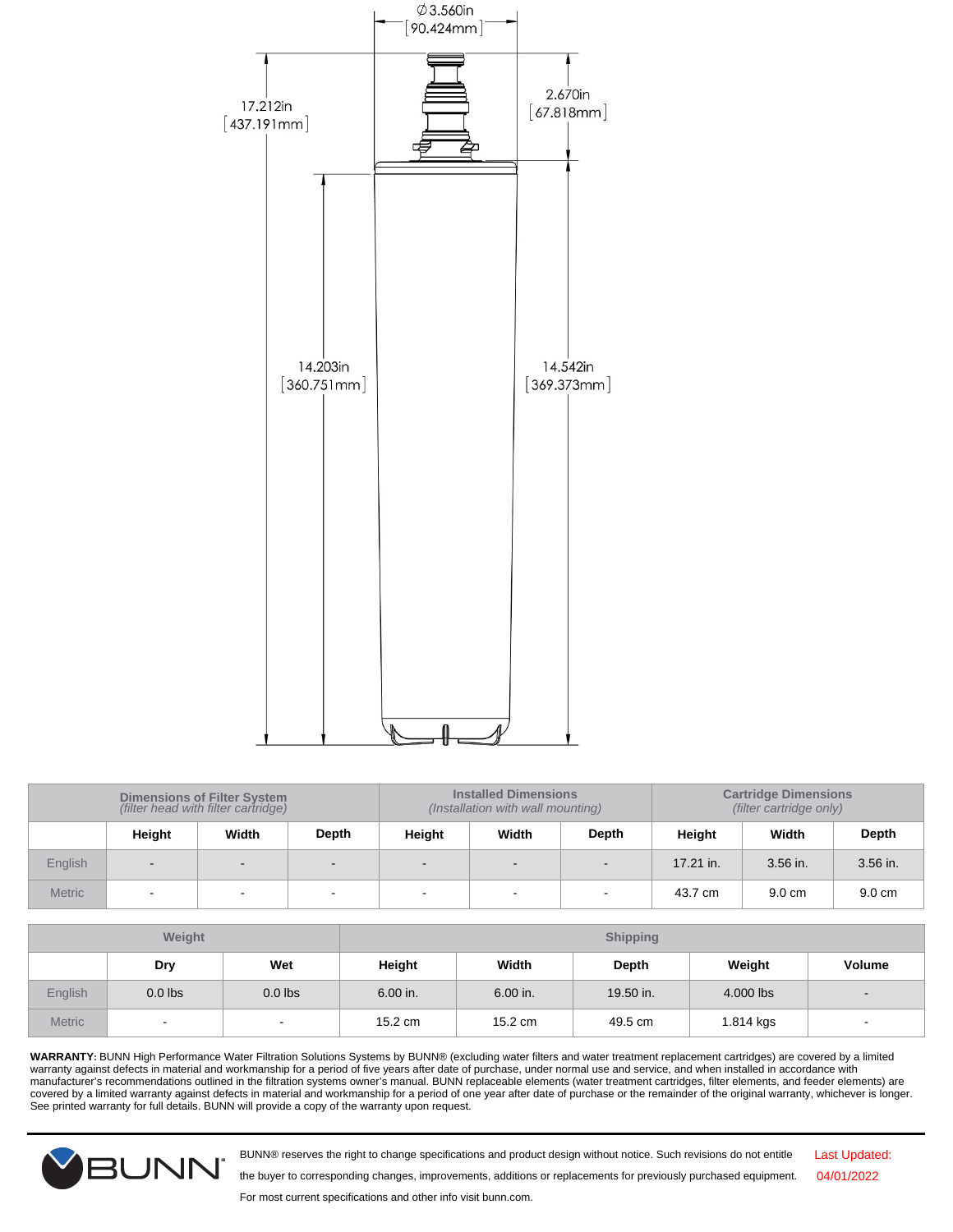# Related Products & Accessories:CARTRIDGE, WQ-55(2)5(56000.0104)





BUNN® reserves the right to change specifications and product design without notice. Such revisions do not entitle the buyer to corresponding changes, improvements, additions or replacements for previously purchased equipment. For most current specifications and other info visit bunn.com. Last Updated: 04/01/2022